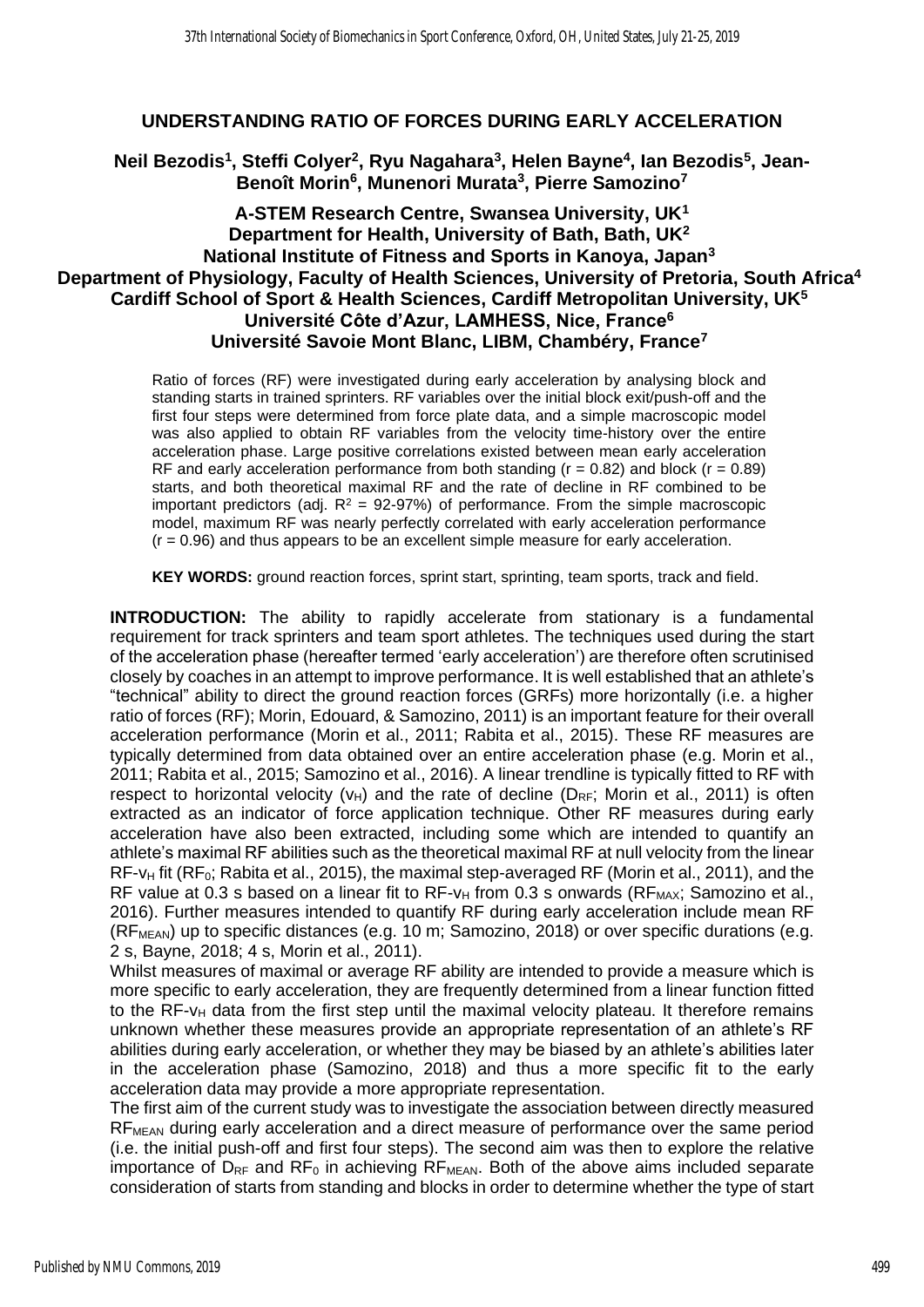used could affect these associations. The final aim was to assess the relationship between the  $D_{RF}$  and RF<sub>MAX</sub> outputs obtained from a simple macroscopic model fitted to the  $v_{H}$ -time data over the entire acceleration phase (Samozino et al., 2016) against the force plate determined RF and performance variables during early acceleration.

**METHODS:** Twenty-four male sprinters (mean  $\pm$  SD: age = 20  $\pm$  1 years; height = 1.73  $\pm$ 0.06 m; mass =  $65.7 \pm 4.0$  kg; 100 m PB = 11.26  $\pm$  0.39 s) who were experienced with block and standing starts provided informed consent to participate in this study which was approved by the research ethics committee of the National Institute of Fitness and Sports in Kanoya. Following a self-directed warm-up, all sprinters performed four maximal effort 60 m sprints whilst wearing spiked shoes: two from a block start and two from a two-point standing start in a relatively crouched posture. The order of conditions was randomised and a rest period of ≥10 minutes was provided between sprints. All sprints took place on an indoor track over a 52 m series of force plates (TF-3055, TF-32120, TF-90100, Tec Gihan, Uji, Japan) which recorded GRF data at 1000 Hz. An electric starting gun was used to synchronously initiate the GRF data collection and emit an auditory starting signal. All recorded GRF data were exported for analysis in Matlab (R2015a, Natick, USA).

Based upon an initial visual inspection of the data, 10 standing start trials were removed from the analysis because the sprinter was clearly not stationary immediately after the starting signal. For all trials, movement onset was determined from the raw antero-posterior GRFs as the first sample which increased above, and remained above for more than 0.1 s, two standard deviations above the mean raw antero-posterior force during the first ~0.05 s of the trial. The vertical and antero-posterior GRF data were filtered using a 4<sup>th</sup> order low-pass Butterworth filter with a cut-off frequency of 70 Hz. Each toe-off (or block exit for the first event of the block start trials) and touchdown was identified using a 20 N threshold in the filtered vertical GRF data. Horizontal velocity was determined from the antero-posterior GRFs using the impulsemomentum relationship accounting for the influence of air resistance (Samozino et al., 2016; Colyer, Nagahara, & Salo, 2018). Step-averaged values of horizontal velocity, horizontal GRF and vertical GRF were determined from each contact and subsequent flight phase (including for the initial block exit/push-off step), and these step-averaged force values were used to determine the step-averaged RF (Morin et al., 2011).

For the purposes of this study, early acceleration was the initial block exit/push-off step and the first four steps on the track. Mean RF (RF<sub>MEAN-FP</sub>) was calculated from the five stepaveraged RF values, and a linear trendline was fitted through the five RF and  $v_H$  values. The gradient was extracted as a modelled measure of the rate of decline in RF ( $D_{RF-FP}$ ), with the yintercept extracted as a measure of theoretical maximal RF ( $RF_{0-FP}$ ). Early acceleration performance was quantified by extracting the velocity of the sprinter at the  $4<sup>th</sup>$  step toe-off and the time taken to reach this toe-off (relative to the instant of movement onset). These values were then used to determine the normalised average horizontal external power (NAHEP) produced by the sprinter over the entire period from movement onset to  $4<sup>th</sup>$  step toe-off following the procedures outlined by Bezodis, Salo and Trewartha (2010).

The force plate determined  $v_H$ -time data from movement onset to toe-off of the step with the highest stance-averaged velocity were then fitted with a mono-exponential function to obtain a simple macroscopic model (Samozino et al., 2016). The modelled horizontal force-time data were determined based on these fitted velocity data and the modelled effects of drag. Vertical force was assumed to be equal to body weight throughout. The instantaneous RF time-history throughout the sprint was then determined (Morin et al., 2011). Based on the procedures of Samozino et al. (2016), the value of this RF function at 0.3 s was extracted ( $RF_{MAX-M}$ ). A linear function was fitted to the modelled RF- $v_H$  data (ignoring the first 0.3 s of data after movement onset) and the gradient of this function was extracted  $(D_{RF-M})$ .

Mean values for each sprinter in each condition were used for all subsequent analyses. Bivariate correlations between the force plate determined RF variables during early acceleration ( $RF<sub>MEM-FP</sub>, RF<sub>0-FP</sub>, DF<sub>FP</sub>$ ) and the simple macroscopic model variables over the whole acceleration phase ( $RF_{MAX-M}$ ,  $D_{RF-M}$ ) were performed, as were their correlations with NAHEP. Stepwise linear regressions were used to determine the combined predictor effects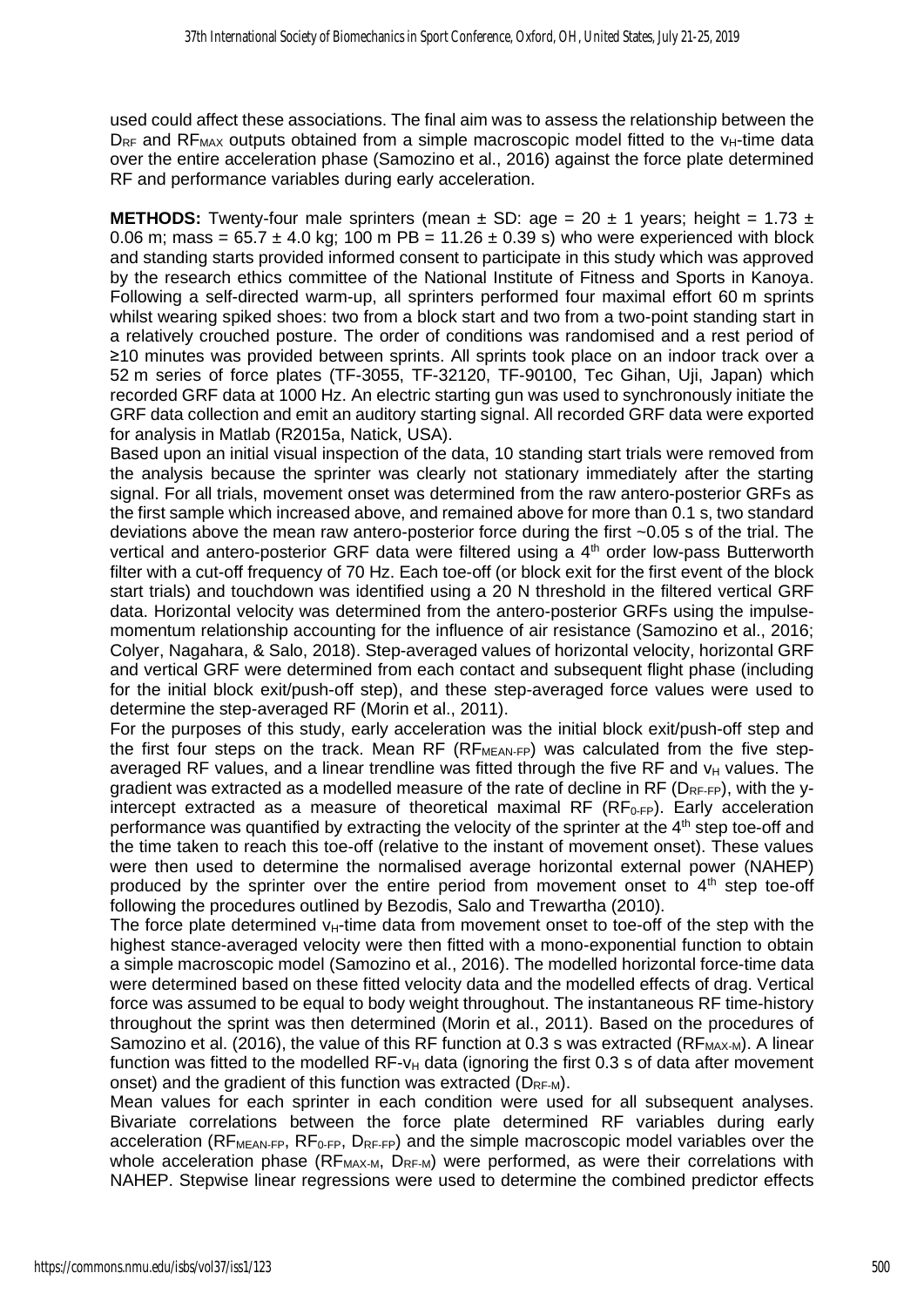on NAHEP. Correlation thresholds were defined according to Hopkins (2006) as trivial (0.0), small (0.1), moderate (0.3), large (0.5), very large (0.7), nearly perfect (0.9) and perfect (1.0).

**RESULTS:** The mean  $\pm$  SD NAHEP at the end of the fourth contact was 0.565  $\pm$  0.041 (block) and  $0.499 \pm 0.061$  (standing). These were associated with mean  $\pm$  SD velocities at the end of the fourth contact of 6.51  $\pm$  0.20 m/s (block) and 6.55  $\pm$  0.36 m/s (standing), and times of 1.28  $\pm$  0.07 s (block) and 1.47  $\pm$  0.07 s (standing) to the end of the fourth contact. Correlations between the RF measures and early acceleration performance (NAHEP over the block exit/push-off and the first four steps) are presented in Table 1.

**Table 1.** Pearson's correlations (r, (90% confidence limits)) between RF measures and early acceleration performance (NAHEP over the block exit/push-off and the first four steps).

|                                         | Measure               | <b>Blocks</b>             | Standing                  |
|-----------------------------------------|-----------------------|---------------------------|---------------------------|
|                                         | RF <sub>MEAN-FP</sub> | 0.89(0.79:0.94)           | 0.82(0.66:0.91)           |
| Measured and modelled from force plates | $RF_{0-FP}$           | 0.62(0.35:0.79)           | 0.68(0.43:0.83)           |
| during push-off and first four steps    | $D_{RF-FP}$           | $-0.10(-0.43:0.25)$       | $-0.14(-0.47:0.22)$       |
| Simple macroscopic model                | RF <sub>MAX-M</sub>   | 0.96(0.92:0.98)           | 0.96(0.92:0.98)           |
| over entire acceleration phase          | $D_{RF-M}$            | $-0.48$ $(-0.71 : -0.16)$ | $-0.70$ $(-0.84 : -0.46)$ |

The stepwise linear regression revealed that  $RF_{0-FP}$  and  $D_{RF-FP}$  explained 92% (block) and 97% (standing) of the variance (i.e. adjusted  $R^2$ ) in NAHEP. The standardised beta-coefficients were 1.73 ( $RF_{0-FP}$ ) and 1.34 ( $D_{RF-FP}$ ) from the blocks, and 1.68 ( $RF_{0-FP}$ ) and 1.23 ( $D_{RF-FP}$ ) from standing. For the simple macroscopic model over the entire acceleration phase,  $RF_{MAX-M}$  and D<sub>RF-M</sub> explained 95% (block) and 96% (standing) of the variance in NAHEP. The standardised beta-coefficients were 1.13 ( $RF_{MAX-M}$ ) and 0.26 ( $D_{RF-M}$ ) from the blocks and 1.26 ( $RF_{MAX-M}$ ) and 0.35 ( $D_{RF-M}$ ) from standing. Correlations between the force plate determined and simple macroscopic model RF variables are presented in Table 2.

**Table 2.** Pearson's correlations (r, (90% confidence limits)) between force plate determined and simple macroscopic model RF variables for block and standing starts.

| <b>Blocks</b>                          |                                               | Simple macroscopic model  |                             | <b>Standing</b>                       | Simple macroscopic model  |                             |
|----------------------------------------|-----------------------------------------------|---------------------------|-----------------------------|---------------------------------------|---------------------------|-----------------------------|
|                                        |                                               | RF <sub>MAX-M</sub>       | $D_{RF-M}$                  |                                       | RF <sub>MAX-M</sub>       | $D_{RF-M}$                  |
| plate<br>nined<br>공<br>Force<br>detern | RF <sub>MEAN-FP</sub>                         | 0.81<br>(0.65:0.90)       | $-0.36$<br>$(-0.63 - 0.02)$ | RF <sub>MEAN-FP</sub><br>plate<br>್ಥಾ | 0.69<br>(0.45:0.84)       | $-0.35$<br>$(-0.63:0.00)$   |
|                                        | $RF0-FP$                                      | 0.74<br>(0.53:0.86)       | $-0.67$<br>$(-0.82:-0.42)$  | $RF0-FP$                              | 0.80<br>(0.62:0.90)       | $-0.86$<br>$(-0.93: -0.73)$ |
|                                        | $\mathsf{D}_{\mathsf{RF}\text{-}\mathsf{FP}}$ | $-0.26$<br>$(-0.55:0.09)$ | 0.53<br>(0.23:0.74)         | Force<br>dete<br>DRF-FP               | $-0.33$<br>$(-0.61:0.02)$ | 0.64<br>(0.37:0.81)         |

**DISCUSSION:** A very large, positive relationship was observed between directly measured RF<sub>MEAN-FP</sub> and NAHEP during early acceleration (Table 1). This supports previous evidence from the entire acceleration phase regarding the importance of RF (Morin et al., 2011; Rabita et al., 2015) and extends it to a specific early part of the acceleration phase. When exploring the contributing roles of  $D_{RF}$  and  $RF_0$ ,  $RF_{0-FP}$  was more strongly related to NAHEP than  $D_{RF-FP}$ based on simple bivariate correlation. However, in a stepwise multiple linear regression, they combined to explain 92-97% of the variance in NAHEP, and the relative importance of  $RF_{0-FP}$ was only  $\sim$ 1.3 times greater than D<sub>RF-FP</sub>. These findings align well with Bayne (2018) who observed large differences in mean modelled RF over the first 2 s between elite and sub-elite sprinters, and moderate and small differences for modelled  $RF_{MAX}$  and modelled  $D_{RF}$ , respectively. Although there may be a slightly greater importance associated with exhibiting a higher initial RF for early acceleration performance, reducing the rate of decline in RF over this early part of a sprint also appears to interact and play an important role.

For all RF measures from the force plate, all correlations with NAHEP were in the same threshold boundary (according to Hopkins' (2006) convention) between the block and standing starts (Table 1). The type of start used therefore does not appear to have a major effect on the relationships between RF and performance during early acceleration. However, when using the simple macroscopic model, there was a greater effect of the different start types on the